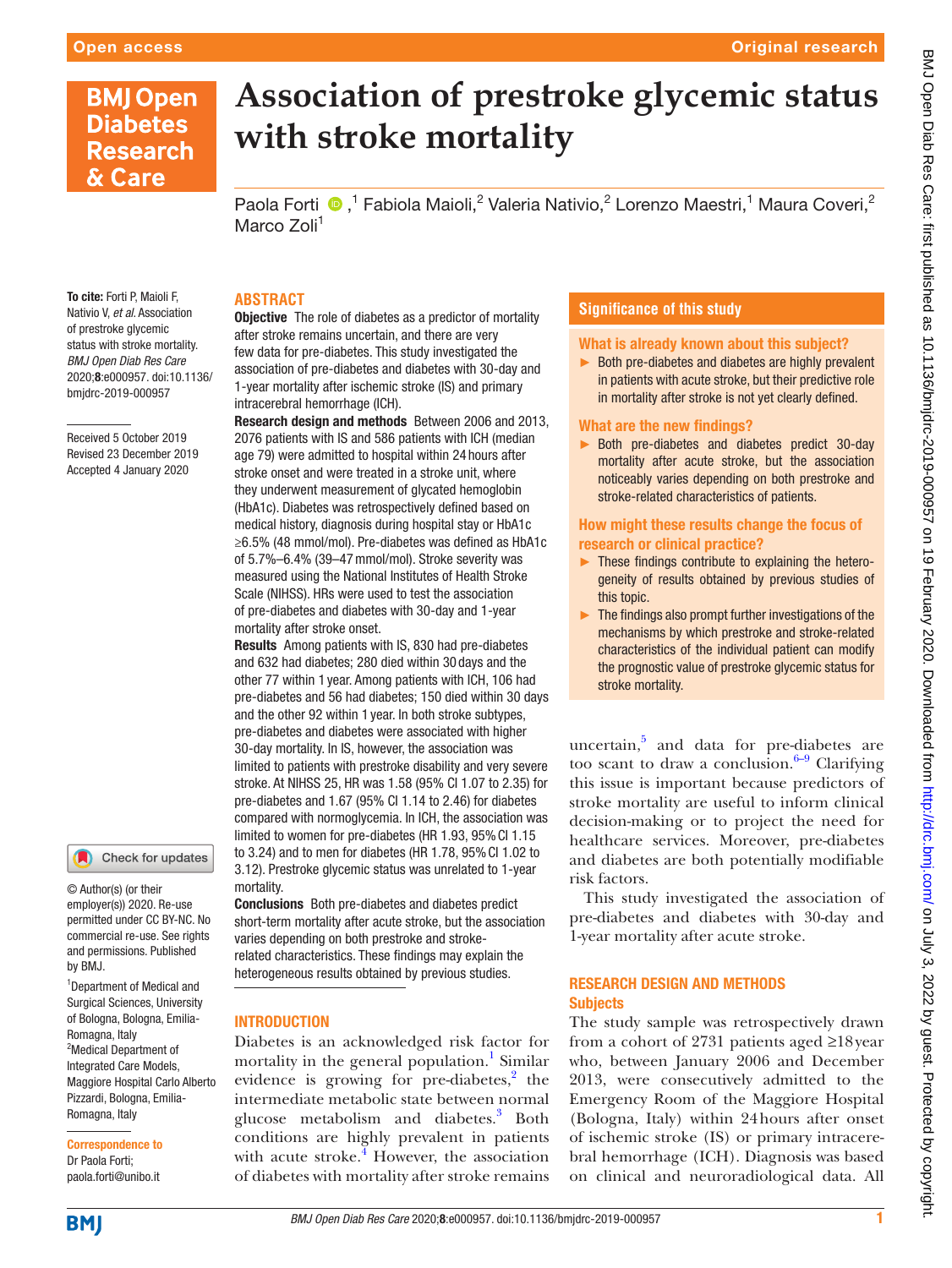#### Clinical Care/Education/Nutrition

patients were transferred to the local stroke unit (SU) and treated according to institutional guidelines for stroke care. The cohort did not include (1) patients with ICH associated with aneurysm, arteriovenous malformation or other structural lesions; and (2) any patient who, before SU admission, needed treatment in intensive care units or spent more than 48hours in the emergency department. At SU admission, the patient or their legally authorized representatives were requested to provide written informed consent for the data contained in their medical chart and information about long-term vital status as obtained from public sources to be used in future research studies. For this study we excluded 21 patients due to refusal/inability to provide informed consent and 40 patients with missing laboratory data. Excluded patients did not differ by age and sex from included patients.

All information used in this report was abstracted from patients' medical charts.

#### Prestroke glycemic status

Glycated hemoglobin (HbA1c) was determined the morning after SU admission as part of routine biochemistry tests performed on a venous blood sample drawn after an overnight fast. All measurements were performed using automated methods at the same central laboratory (Diabetes Control and Complications Trial aligned results). Diabetes was defined as known preadmission diagnosis (self-report, evidence from available medical records of previous diagnosis of diabetes, use of antidiabetic agents), clinical diagnosis made during SU stay or admission HbA1c ≥6.5% (48 mmol/mol); prediabetes was defined as admission HbA1c of 5.7%–6.4%  $(39-47$  $(39-47$  $(39-47$  mmol/mol).<sup>3</sup>

#### **Covariates**

Choice of covariates was based on literature about stroke mortality predictors.<sup>[10 11](#page-4-6)</sup> Prestroke characteristics included age, sex, heart disease (any history of coronary heart disease or congestive heart failure), history of cancer or hematologic malignancy in the previous 5 years, and pre-existing functional impairment (preadmission score  $≥1$  on the modified Rankin Scale<sup>12</sup>). Stroke characteristics included admission clinical severity measured with the National Institutes of Health Stroke Scale (NIHSS),<sup>[13](#page-4-8)</sup> thrombolytic treatment, and lacunar etiology<sup>14 15</sup> for IS; and admission clinical severity measured with the Glasgow Coma Scale, $16$  non-lobar versus lobar location of hematoma,[17](#page-4-11) and intraventricular extension on admission CT head for ICH.

#### **Outcome**

The outcome was all-cause mortality at 30 days and 1year after stroke onset. Data were obtained from the Regional Mortality Registry.

#### **Statistics**

Data are reported as median (IQR) or n  $(\%)$ . Differences in baseline characteristics by prestroke glycemic status

were tested using  $\chi^2$  test for categorical variables and Kruskal-Wallis test for continuous variables.

The association of pre-diabetes and diabetes with mortality was studied using Cox proportional hazard regression. Analyses for 1-year mortality included only patients still alive at day 30. Results were reported as HR with 95%CI. Cox models were adjusted for both prestroke and stroke-related characteristics. Regardless of stroke subtype, prestroke characteristics included age, sex, functional impairment, and history of heart disease; models for 1-year mortality additionally included history of cancer or hematologic malignancy. Stroke-related characteristics depended on stroke subtype. Analyses were performed with R V.3.5.3 software. Significance was set at a p value of 0.050 (two-tailed).

#### **RESULTS**

#### Baseline characteristics

The final cohort included 2076 patients with IS (median age 79, range 19–100years) and 586 with ICH (median age 79, range 34–104years). Among patients with IS, 40.0% had pre-diabetes and 30.4% had diabetes. Among patients with ICH, 35.3% had pre-diabetes and 23.5% had diabetes. The number of diabetes cases retrospectively identified by HbA1c was 136 in IS and 30 in ICH. Baseline characteristics by stroke type and prestroke glycemic status are summarized in [table](#page-2-0) 1.

#### IS mortality

Among patients with IS, 280 died within 30 days. Unadjusted mortality rate was unrelated to prestroke glycemic status (11.6% for normoglycemic, 13.4% for pre-diabetes, and 15.5% for diabetes; p=0.125). In multivariableadjusted Cox models, however, there was a significant three-way interaction involving prestroke glycemic status, admission NIHSS score, and disability (p<0.001). Among patients without prestroke disability, the risk of 30-day mortality did not change in pre-diabetes (42 deaths out of 545 patients, 7.7%; HR, 1.05; 95%CI 0.55 to 1.65) and diabetes (30 deaths out of 376 patients, 8.0%; HR, 1.33; 95%CI 0.40 to 1.39) compared with normoglycemia (21 deaths out of 373 patients, 5.6%); estimates were independent of NIHSS score. Conversely, among patients with prestroke disability, the risk of 30-day mortality was associated with both pre-diabetes and diabetes, but the strength of the associations depended on stroke severity: estimates for HRs increased with increasing NIHSS score and became significant only for NIHSS  $\geq 25$  [\(figure](#page-3-0) 1). For pre-diabetes, HR went from 1.58 (95% CI 1.07 to 2.35) at NIHSS 25 to 2.12 (95% CI 1.18 to 3.82) at NIHSS 35. The corresponding HRs for diabetes went from 1.67 (95% CI 1.14 to 2.46) to 2.67 (95% CI 1.53 to 4.68).

Information about 1-year mortality was unavailable for 13 of the 1796 IS survivors. Unadjusted 1-year mortality rates varied with prestroke glycemic status (p=0.005): 18.0% for normoglycemia (102 deaths out of 538 patients with normoglycemia), 15.7% for pre-diabetes (112 deaths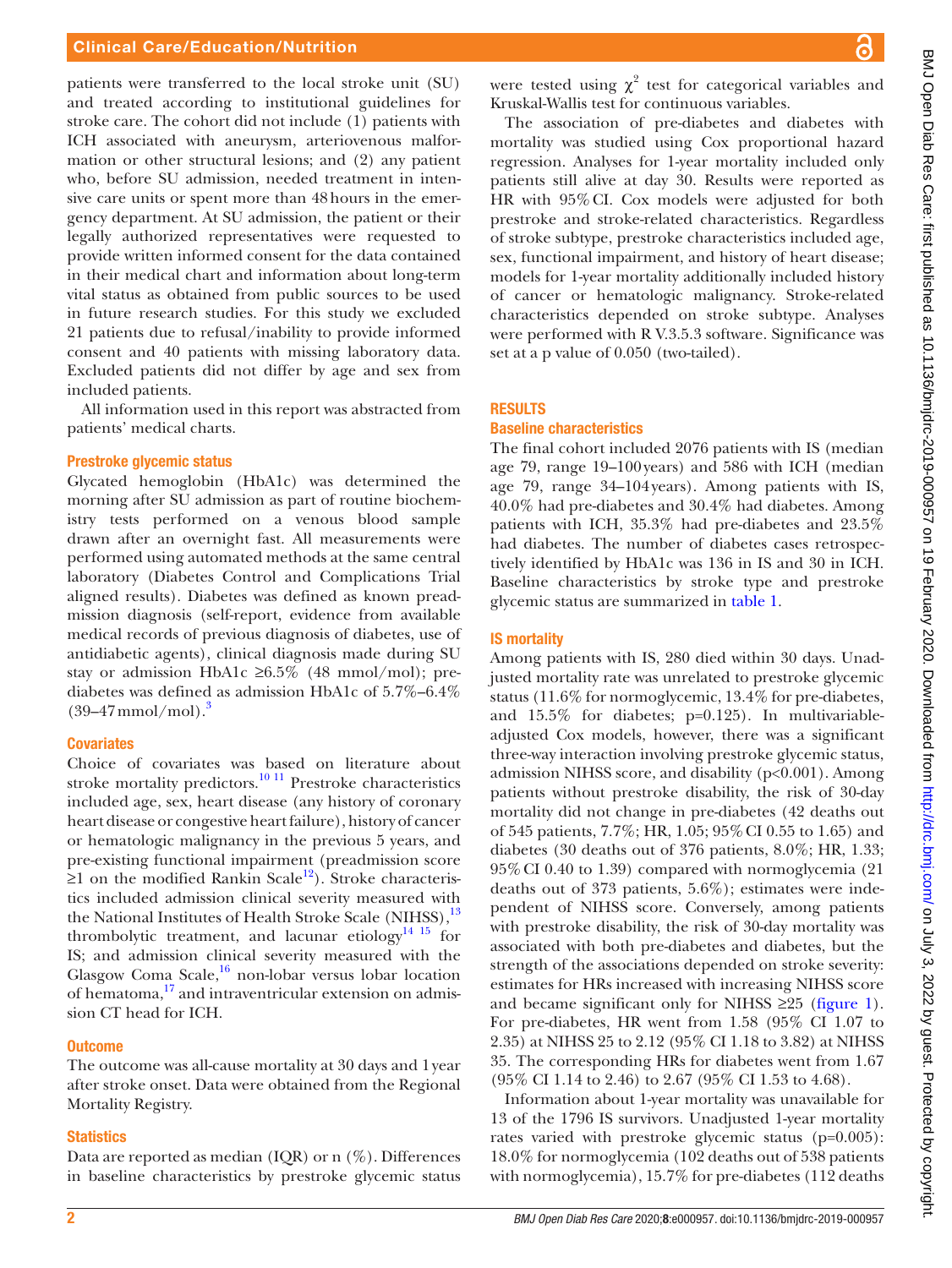<span id="page-2-0"></span>

| Table 1 Baseline characteristics of patients with acute stroke by prestroke glycemic status |               |                     |                 |         |
|---------------------------------------------------------------------------------------------|---------------|---------------------|-----------------|---------|
|                                                                                             | Normoglycemia | <b>Pre-diabetes</b> | <b>Diabetes</b> | P value |
| Ischemic stroke                                                                             |               |                     |                 |         |
| n                                                                                           | 614           | 830                 | 632             |         |
| Female                                                                                      | 315(51.3)     | 470 (56.6)          | 317 (50.2)      | 0.028   |
| Age, years                                                                                  | 79 (68-86)    | 79 (71-85)          | 79 (71-85)      | 0.466   |
| <b>Disability</b>                                                                           | 241 (39.3)    | 285 (34.3)          | 256 (40.5)      | 0.034   |
| Heart disease                                                                               | 115(18.7)     | 175(21.1)           | 173 (27.4)      | 0.001   |
| Cancer or hematologic malignancy                                                            | 63 (10.3)     | 110(13.3)           | 85 (13.4)       | 0.151   |
| <b>NIHSS</b> score                                                                          | $6(3-14)$     | $6(3-15)$           | $7(3-16)$       | 0.376   |
| Fibrinolysis                                                                                | 58 (9.4)      | 76 (9.2)            | 35(5.5)         | 0.016   |
| Non-lacunar subtype                                                                         | 485 (79.0)    | 682 (82.2)          | 482 (76.3)      | 0.021   |
| Intracerebral hemorrhage                                                                    |               |                     |                 |         |
| n                                                                                           | 136           | 106                 | 56              |         |
| Female                                                                                      | 136 (56.4)    | 106(51.2)           | 56 (40.6)       | 0.012   |
| Age, years                                                                                  | 78 (69-84)    | 79 (72-84)          | 78 (72-84)      | 0.419   |
| <b>Disability</b>                                                                           | 97 (40.2)     | 73 (35.3)           | 56 (40.6)       | 0.478   |
| Heart disease                                                                               | 20(8.3)       | 24 (11.6)           | 27 (19.6)       | 0.005   |
| Cancer or hematologic malignancy                                                            | 25(10.4)      | 25(12.1)            | 20(14.5)        | 0.491   |
| <b>GCS</b> score                                                                            | $14(10-15)$   | $14(11-15)$         | $14(10-15)$     | 0.737   |
| Non-lobar location                                                                          | 141 (58.5)    | 130(63.1)           | 92(66.7)        | 0.268   |
| Intraventricular extension                                                                  | 79 (32.8)     | 85 (41.3)           | 45 (32.6)       | 0.737   |

Data are median (IQR) or n (%).

GCS, Glasgow Coma Scale; NIHSS, National Institutes of Health Stroke Scale.

out of 714 with pre-diabetes), and 23.0% for diabetes (122 deaths out of 531 patients). In multivariable-adjusted Cox models, however, the risk of 1-year mortality was unrelated to pre-diabetes (HR, 0.90; 95%CI 0.69 to 1.18) and diabetes (HR, 1.30; 95%CI 0.90 to 1.70).

#### ICH mortality

Among patients with ICH, 150 died within 30 days. Unadjusted mortality rate was unrelated to prestroke glycemic status (24.1% for normoglycemia, 25.1% for pre-diabetes, and 29.0% for diabetes; p=0.562). In multivariableadjusted Cox models, however, there was a significant interaction between prestroke glycemic status and sex (p<0.001). As shown in [figure](#page-3-1) 2, 30-day mortality was associated with pre-diabetes but not diabetes in women, and with diabetes but not pre-diabetes in men.

Information about 1-year mortality was unavailable for 4 of the 436 ICH survivors. Unadjusted 1-year mortality rate was unrelated to glycemic status (p=0.338): 23.9% for normoglycemia (43 deaths out of 180 patients), 21.4% for pre-diabetes (33 deaths out of 154 patients), and 16.3% for diabetes (16 deaths out of 98 patients). In multivariable-adjusted Cox models, the results did not change for either pre-diabetes (HR, 0.92; 95%CI 0.58 to 1.48) and diabetes (HR, 0.69; 95%CI 0.38 to 1.25) compared with normoglycemia.

#### **DISCUSSION**

The main finding of this study is that both pre-diabetes and diabetes predict 30-day mortality after acute IS, but only in patients with prestroke disability and greater neurologic severity on admission. The study also found an association of 30-day mortality after ICH with prediabetes in women and diabetes in men. No association was found between prestroke glycemic status and 1-year mortality in either stroke type.

Previous literature on diabetes as a mortality predictor in acute stroke is large but inconsistent.<sup>5</sup> For IS, some studies reported an association of diabetes with both short-term (up to 30 days) and long-term mortality, $18$ but others did not.<sup>11 19 20</sup> For ICH, a meta-analysis of 18 cohort studies found a weak association of diabetes with short-term mortality, but analyses were not adjusted for possible confounders. $21$  Individual cohort studies controlling for ICH severity did not find any association between short-term mortality and diabetes.<sup> $22\frac{23}{1}$ </sup> It is also unclear whether diabetes is a predictor of long-term mortality after ICH.<sup>22 24-27</sup>

Literature about pre-diabetes and stroke mortality is scant and based on small cohorts. $6-9$  No association was reported with short-term mortality after IS.<sup>[8](#page-4-14)</sup> In studies of long-term mortality, a positive association was reported in  $\overline{IS}^7$  $\overline{IS}^7$  but not in stroke from any cause<sup>[6](#page-4-5)</sup> and ICH.<sup>[9](#page-4-16)</sup> As all these studies used blood glucose criteria for pre-diabetes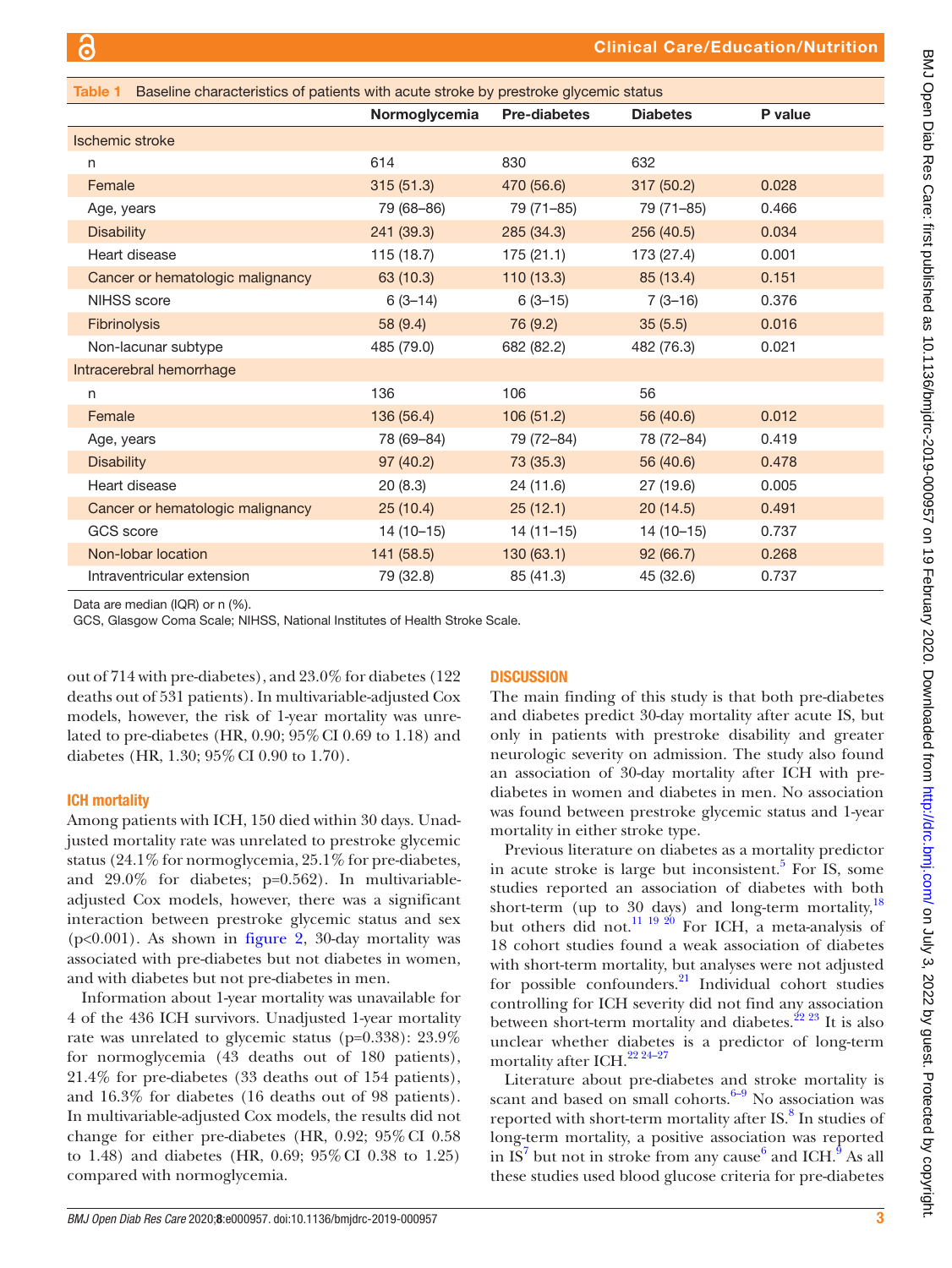

<span id="page-3-0"></span>Figure 1 Association of prestroke glycemic status and 30-day mortality after ischemic stroke across values of admission NIHSS score in patients with prestroke disability. HR and 95% CI were estimated from Cox models adjusted for age, sex, history of heart disease, thrombolytic treatment and lacunar etiology. The number of deaths/number of patients was 50/241 for normoglycemia (reference group), 69/288 for pre-diabetes and 68/256 for diabetes. NIHSS, National Institutes of Health Stroke Scale.

diagnosis, stress hyperglycemia may have biased the estimates.

Only one study reported an interaction between diabetes and stroke severity in mortality prediction models: diabetes predicted both short-term and longterm mortality after ICH, but only in non-comatose patients, possibly because coma obscured the prognostic role of weaker predictors[.28](#page-5-2)

In this study, conversely, pre-diabetes and diabetes acted as predictors of short-term mortality only in patients with IS with prestroke disability and very severe stroke. Taking prestroke disability as an indicator of poor prestroke health status, it can be hypothesized that chronic dysglycemia is a significant mortality predictor only in the most compromised and vulnerable patients. An alternative explanation relies on the 'score what you see' rule, which informs use of the NIHSS in order to gain reproducibility.<sup>13</sup> As no distinction is made between new and pre-existent deficits, the predictive ability of NIHSS for mortality may be lower in patients with pre-existent motor or cognitive impairments, allowing weaker predictors, such as chronic hyperglycemia, to emerge.

In some cohorts with acute stroke from any cause, diabetes was associated with mortality only in men.<sup>29–31</sup> In

a Prestroke glycemic status of women - Normal - - Prediabetes Diabete HR, 1,30; 95%CI, 0.70-2.41 HR.1.93: 95%CI. 1.15-3.24

1.00

 $0.90$ 

 $\frac{a}{\sqrt{2}}$  0.85<br> $\frac{b}{\sqrt{2}}$  0.80

probability `n ar



<span id="page-3-1"></span>Figure 2 Association of prestroke glycemic status with 30-day mortality after intracerebral hemorrhage in women (top) and men (bottom). For women, the number of deaths/ number of patients was 30/136 for normoglycemia (reference group), 31/106 for pre-diabetes, and 16/56 for diabetes. For men, the number of deaths/number of patients was 28/105 for normoglycemia (reference group), 21/101 for pre-diabetes, and 24/82 for diabetes. HR and 95% CI were estimated from Cox models adjusted for age, history of heart disease, Glasgow Coma Scale score, hematoma location, and intraventricular extension of hemorrhage.

our study, however, a modifying effect of sex was observed only for prediction of short-term mortality after ICH: prediabetes was prognostic in women only and diabetes in men only. This pattern might result from underdiagnosis of pre-diabetes in men, which is a known pitfall of the HbA1c criterion, $32$  and of diabetes in women, among whom impaired glucose tolerance (requiring a glucose challenge for diagnosis) is more frequent than persistent elevation of blood glucose (detectable by a simple fasting measurement).<sup>33</sup> Moreover, risk factors and their mechanisms of brain injury in ICH are different from those in IS (hypertension, in particular, plays a much relevant causal role), and hematoma characteristics are a more important predictor of short-term mortality than severity measured by NIHSS.<sup>10</sup> All these considerations suggest caution in the interpretation of our findings in ICH and their possible clinical usefulness.

The major strengths of this study are the paucity of similar data for pre-diabetes, provision of data for different stroke subtypes, and use of HbA1c for a systematic screening of pre-diabetes and unknown diabetes cases. Diabetes goes often undiagnosed in patients with stroke, and awareness of pre-diabetes remains very low in all clinical settings. $3435$  Since 2010, HbA1c has been considered a valid alternative to the traditional blood glucose criteria.<sup>3</sup> Although HbA1c and blood glucose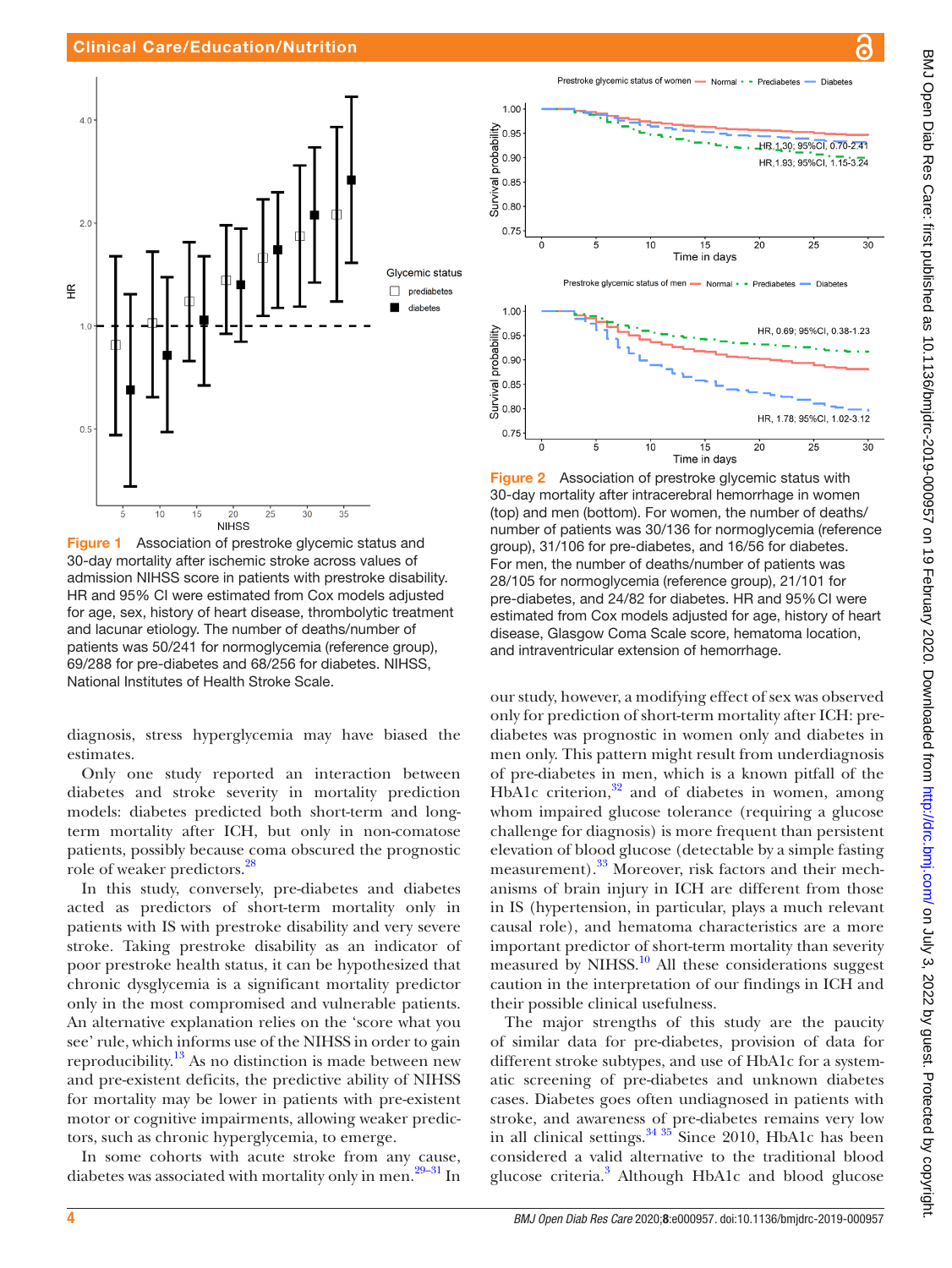criteria are not fully concordant, $32$  HbA1c is a reasonable choice in acute stroke because it is easy to perform and, differently from blood glucose criteria, is unaffected by acute-phase reaction[.36](#page-5-7)

This study also has several limitations. First is its retrospective design which does not allow for identification of causal relationships. Literature, however, suggests that prestroke glycemic status may affect prognosis of acute stroke by several mechanisms. Diabetes can increase the risk of poststroke infections and interfere with neuronal repair[.28 37](#page-5-2) Hyperglycemia can worsen brain ischemic damage (local toxicity from increased anaerobic metabolism, interference with fibrinolytic treatment) and increase the risk of hematoma expansion and perihematomal edema (stimulation of proinflammatory response, disruption of the blood–brain barrier).<sup>5 15</sup> These adverse effects, however, are greater for acute than for chronic hyperglycemia.<sup>[5](#page-4-4)</sup> This might explain the relatively weak associations found in this study.

Second, the study sample comes from a single hospital and may not be representative of other institutions. Moreover, our findings may not be applicable to patients with very severe stroke because we excluded patients requiring intensive care treatment immediately on hospital admission and we lack data for the patients who died before reaching the hospital. On the basis of our findings, however, inclusion of these patients should have strengthened the predictive ability of diabetes for short-term mortality in patients with prestroke disability. Third, data about prestroke characteristics were based on information as recorded in patients' medical charts. Fourth, the retrospective identification of pre-diabetes and unknown diabetes relied on a single HbA1c measurement. Finally, we lack information about diabetes type, cause of death, infarct size and variations in glycemic status after discharge.

In conclusion, this study shows that pre-diabetes and diabetes are both associated with short-term mortality after acute stroke, but only in subsets of patients with peculiar characteristics. Our findings contribute to explaining the heterogeneous results obtained by previous studies on this issue, and underscore the need for further investigations of the mechanisms by which prestroke and stroke-related conditions can modify the prognostic value of glycemic status for stroke mortality.

Contributors PF conceived and designed the study, proposed and performed the statistical analyses, contributed to literature search, drafted the report, and reviewed/edited the manuscript for important intellectual content. FM conceived and designed the study, obtained the data, provided administrative, technical, and material support, contributed to the literature search, and reviewed/edited the manuscript for important intellectual content. VN and LM obtained the data, contributed to literature search, and reviewed/edited the manuscript for important intellectual content. MC and MZ provided administrative and material support, contributed to the literature search, and reviewed/edited the manuscript for important intellectual content. PF is the guarantor of the work, and as such had full access to all the data in the study and takes responsibility for the integrity of the data and the accuracy of the data analysis. The principal author certifies that all the persons listed as authors meet the authorship criteria and participated sufficiently in the work to take public responsibility for the content, including participation in the concept, design, analysis, writing, or revision of the manuscript.

Funding This work was supported by the Basic Oriented Research grant from the University of Bologna.

Competing interests None declared.

Patient consent for publication Not required.

Ethics approval The Maggiore Hospital Ethics Committee approved the study.

Provenance and peer review Not commissioned; externally peer reviewed.

Data availability statement All data relevant to the study are included in the article.

Open access This is an open access article distributed in accordance with the Creative Commons Attribution Non Commercial (CC BY-NC 4.0) license, which permits others to distribute, remix, adapt, build upon this work non-commercially, and license their derivative works on different terms, provided the original work is properly cited, appropriate credit is given, any changes made indicated, and the use is non-commercial. See:<http://creativecommons.org/licenses/by-nc/4.0/>.

#### ORCID iD

Paola Forti <http://orcid.org/0000-0001-6452-8697>

#### **References**

- <span id="page-4-0"></span>1 Röckl S, Brinks R, Baumert J, *et al*. All-Cause mortality in adults with and without type 2 diabetes: findings from the National health monitoring in Germany. *[BMJ Open Diabetes Res Care](http://dx.doi.org/10.1136/bmjdrc-2017-000451)* 2017;5:e000451.
- <span id="page-4-1"></span>2 Huang Y, Cai X, Mai W, *et al*. Association between prediabetes and risk of cardiovascular disease and all cause mortality: systematic review and meta-analysis. *[BMJ](http://dx.doi.org/10.1136/bmj.i5953)* 2016;355:i5953.
- <span id="page-4-2"></span>3 American Diabetes Association. 2. Classification and Diagnosis of Diabetes: *Standards of Medical Care in Diabetes-2018*. *[Diabetes](http://dx.doi.org/10.2337/dc18-S002)  [Care](http://dx.doi.org/10.2337/dc18-S002)* 2018;41:S13–27.
- <span id="page-4-3"></span>4 Fonville S, Zandbergen AAM, Koudstaal PJ, *et al*. Prediabetes in patients with stroke or transient ischemic attack: prevalence, risk and clinical management. *[Cerebrovasc Dis](http://dx.doi.org/10.1159/000360810)* 2014;37:393–400.
- <span id="page-4-4"></span>5 Lau L-H, Lew J, Borschmann K, *et al*. Prevalence of diabetes and its effects on stroke outcomes: A meta-analysis and literature review. *[J](http://dx.doi.org/10.1111/jdi.12932)  [Diabetes Investig](http://dx.doi.org/10.1111/jdi.12932)* 2019;10:780–92.
- <span id="page-4-5"></span>6 Hyvärinen M, Qiao Q, Tuomilehto J, *et al*. Hyperglycemia and stroke mortality: comparison between fasting and 2-h glucose criteria. *[Diabetes Care](http://dx.doi.org/10.2337/dc08-1411)* 2009;32:348–54.
- <span id="page-4-15"></span>7 Jia Q, Liu G, Zheng H, *et al*. Impaired glucose regulation predicted 1-year mortality of Chinese patients with ischemic stroke: data from abnormal glucose regulation in patients with acute stroke across China. *[Stroke](http://dx.doi.org/10.1161/STROKEAHA.113.002977)* 2014;45:1498–500.
- <span id="page-4-14"></span>8 Roquer J, Giralt-Steinhauer E, Cerdà G, *et al*. Glycated hemoglobin value combined with initial glucose levels for evaluating mortality risk in patients with ischemic stroke. *[Cerebrovasc Dis](http://dx.doi.org/10.1159/000440735)* 2015;40:244–50.
- <span id="page-4-16"></span>9 Sun S, Pan Y, Zhao X, *et al*. The association between impaired glucose regulation and prognosis of Chinese patients with intracerebral hemorrhage. *[Sci Rep](http://dx.doi.org/10.1038/srep36220)* 2016;6:36220.
- <span id="page-4-6"></span>10 Hemphill JC, Greenberg SM, Anderson CS, *et al*. Guidelines for the management of spontaneous intracerebral hemorrhage. *[Stroke](http://dx.doi.org/10.1161/STR.0000000000000069)* 2015;46:2032–60.
- <span id="page-4-13"></span>11 Saposnik G, Kapral MK, Liu Y, *et al*. IScore. *[Circulation](http://dx.doi.org/10.1161/CIRCULATIONAHA.110.983353)* 2011;123:739–49.
- <span id="page-4-7"></span>12 van Swieten JC, Koudstaal PJ, Visser MC, *et al*. Interobserver agreement for the assessment of handicap in stroke patients. *[Stroke](http://dx.doi.org/10.1161/01.STR.19.5.604)* 1988;19:604–7.
- <span id="page-4-8"></span>13 Lyden P. Using the National Institutes of health stroke scale: a cautionary tale. *[Stroke](http://dx.doi.org/10.1161/STROKEAHA.116.015434)* 2017;48:513–9.
- <span id="page-4-9"></span>14 Adams HP, Bendixen BH, Kappelle LJ, *et al*. Classification of subtype of acute ischemic stroke. definitions for use in a multicenter clinical trial. TOAST. trial of ORG 10172 in acute stroke treatment. *[Stroke](http://dx.doi.org/10.1161/01.STR.24.1.35)* 1993;24:35–41.
- 15 Robbins NM, Swanson RA. Opposing effects of glucose on stroke and reperfusion injury: acidosis, oxidative stress, and energy metabolism. *[Stroke](http://dx.doi.org/10.1161/STROKEAHA.114.004889)* 2014;45:1881–6.
- <span id="page-4-10"></span>16 Teasdale G, Jennett B. Assessment of coma and impaired consciousness. A practical scale. *[Lancet](http://dx.doi.org/10.1016/s0140-6736(74)91639-0)* 1974;2:81–4.
- <span id="page-4-11"></span>17 Samarasekera N, Fonville A, Lerpiniere C, *et al*. Influence of intracerebral hemorrhage location on incidence, characteristics, and outcome: population-based study. *[Stroke](http://dx.doi.org/10.1161/STROKEAHA.114.007953)* 2015;46:361–8.
- <span id="page-4-12"></span>18 Luitse MJA, Biessels GJ, Rutten GEHM, *et al*. Diabetes, hyperglycaemia, and acute ischaemic stroke. *[Lancet Neurol](http://dx.doi.org/10.1016/S1474-4422(12)70005-4)* 2012;11:261–71.
- 19 Kamalesh M, Shen J, Eckert GJ. Long term postischemic stroke mortality in diabetes: a veteran cohort analysis. *[Stroke](http://dx.doi.org/10.1161/STROKEAHA.108.517441)* 2008;39:2727–31.